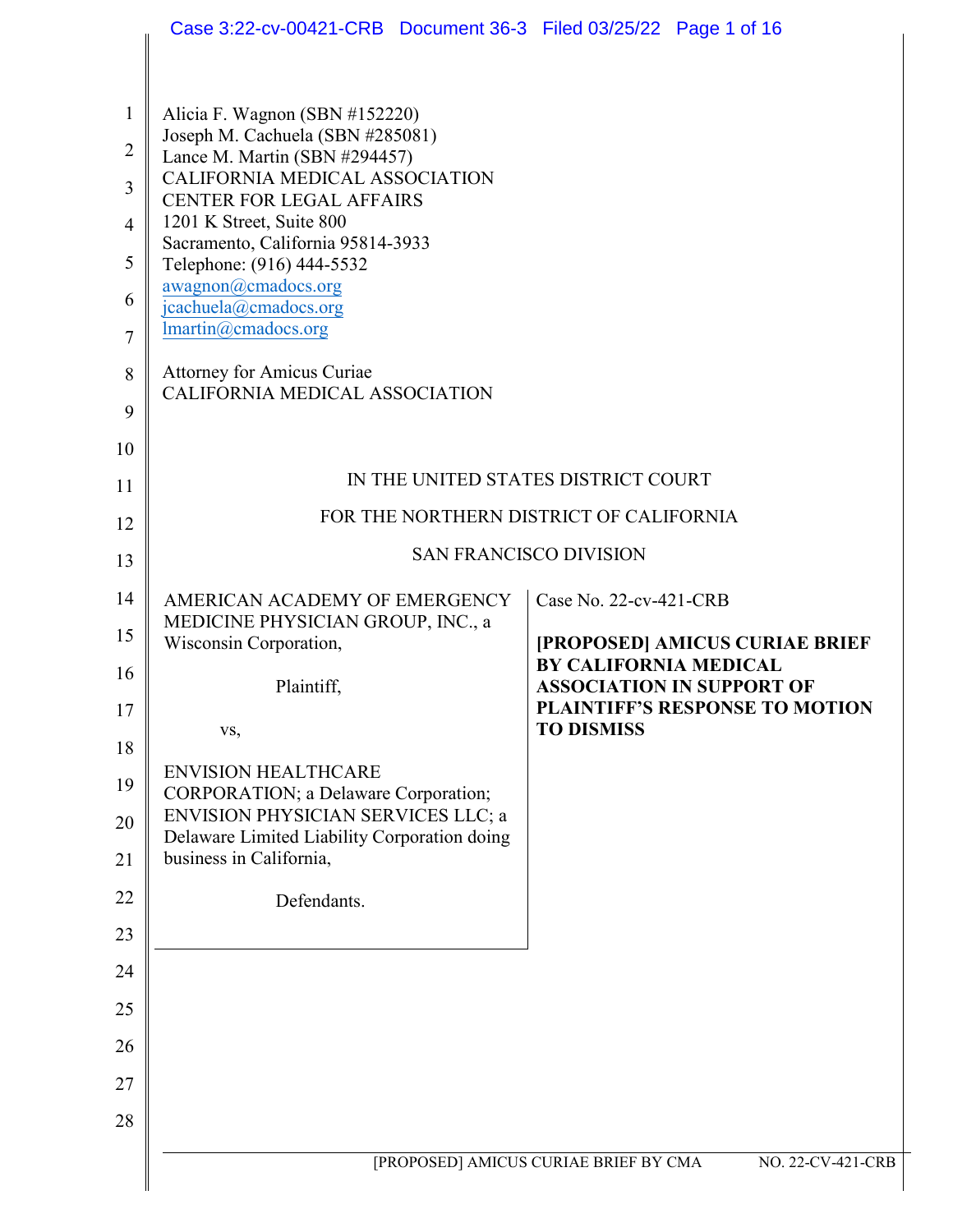$\overline{1}$  $\mathsf{l}$ 

| 1              | <b>FRAP 29 DISCLOSURE</b>                                                                           |  |
|----------------|-----------------------------------------------------------------------------------------------------|--|
| $\overline{2}$ | Pursuant to Federal Rule of Appellate Procedure $29(a)(4)(E)$ , the undersigned counsel for         |  |
| 3              | the California Medical Association represents that no party or party's counsel (i) authored this    |  |
| $\overline{4}$ | amicus brief in whole or in part; (ii) contributed money that was intended to fund preparing or     |  |
| 5              | submitting this brief; or (iii) contributed money that was intended to fund preparing or submitting |  |
| 6              | the brief, other than the amicus curiae, its members, or its counsel.                               |  |
| 7              |                                                                                                     |  |
| 8<br>9         | Dated: March 25, 2022<br>CALIFORNIA MEDICAL ASSOCIATION<br>Center for Legal Affairs                 |  |
| 10             | /s/ Lance M. Martin<br>By:                                                                          |  |
| 11             | Lance M. Martin                                                                                     |  |
| 12             | <b>Attorney for Amicus Curiae</b><br>CALIFORNIA MEDICAL ASSOCIATION                                 |  |
| 13             |                                                                                                     |  |
| 14             |                                                                                                     |  |
| 15             |                                                                                                     |  |
| 16             |                                                                                                     |  |
| 17             |                                                                                                     |  |
| 18             |                                                                                                     |  |
| 19             |                                                                                                     |  |
| 20             |                                                                                                     |  |
| 21             |                                                                                                     |  |
| 22             |                                                                                                     |  |
| 23             |                                                                                                     |  |
| 24             |                                                                                                     |  |
| 25             |                                                                                                     |  |
| 26             |                                                                                                     |  |
| 27             |                                                                                                     |  |
| 28             | [PROPOSED] AMICUS CURIAE BRIEF BY CMA<br>NO. 22-CV-421-CRB                                          |  |
|                |                                                                                                     |  |
|                |                                                                                                     |  |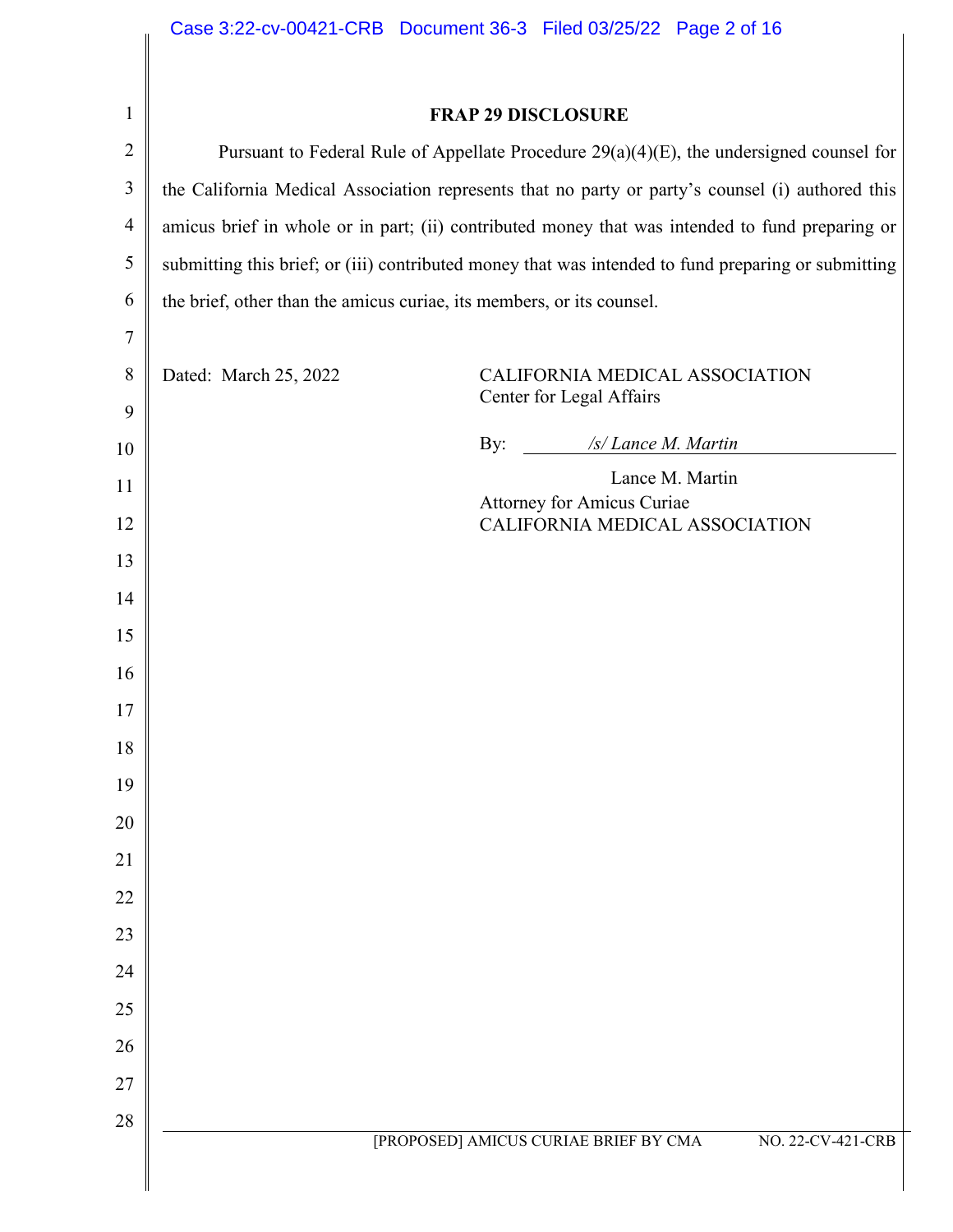|                | Case 3:22-cv-00421-CRB  Document 36-3  Filed 03/25/22  Page 3 of 16                     |
|----------------|-----------------------------------------------------------------------------------------|
| $\mathbf{1}$   | <b>CONTENTS</b>                                                                         |
| $\overline{2}$ |                                                                                         |
| 3              |                                                                                         |
| 4              |                                                                                         |
| 5              | A. CPOM Traditionally Was Designed to Thwart Interference with the Practice of Medicine |
| 6<br>7         | B. CPOM Also Prohibits Arrangements and Structures that Create Unacceptable Risks of    |
| 8              |                                                                                         |
| 9              |                                                                                         |
| 10             |                                                                                         |
| 11             |                                                                                         |
| 12             |                                                                                         |
| 13             |                                                                                         |
| 14             |                                                                                         |
| 15             |                                                                                         |
| 16             |                                                                                         |
| 17             |                                                                                         |
| 18             |                                                                                         |
| 19             |                                                                                         |
| 20             |                                                                                         |
| 21             |                                                                                         |
| 22             |                                                                                         |
| 23             |                                                                                         |
| 24             |                                                                                         |
| 25             |                                                                                         |
| 26             |                                                                                         |
| 27             |                                                                                         |
| $28\,$         | $\mathbf{i}$<br>[PROPOSED] AMICUS CURIAE BRIEF BY CMA<br>NO. 22-CV-421-CRB              |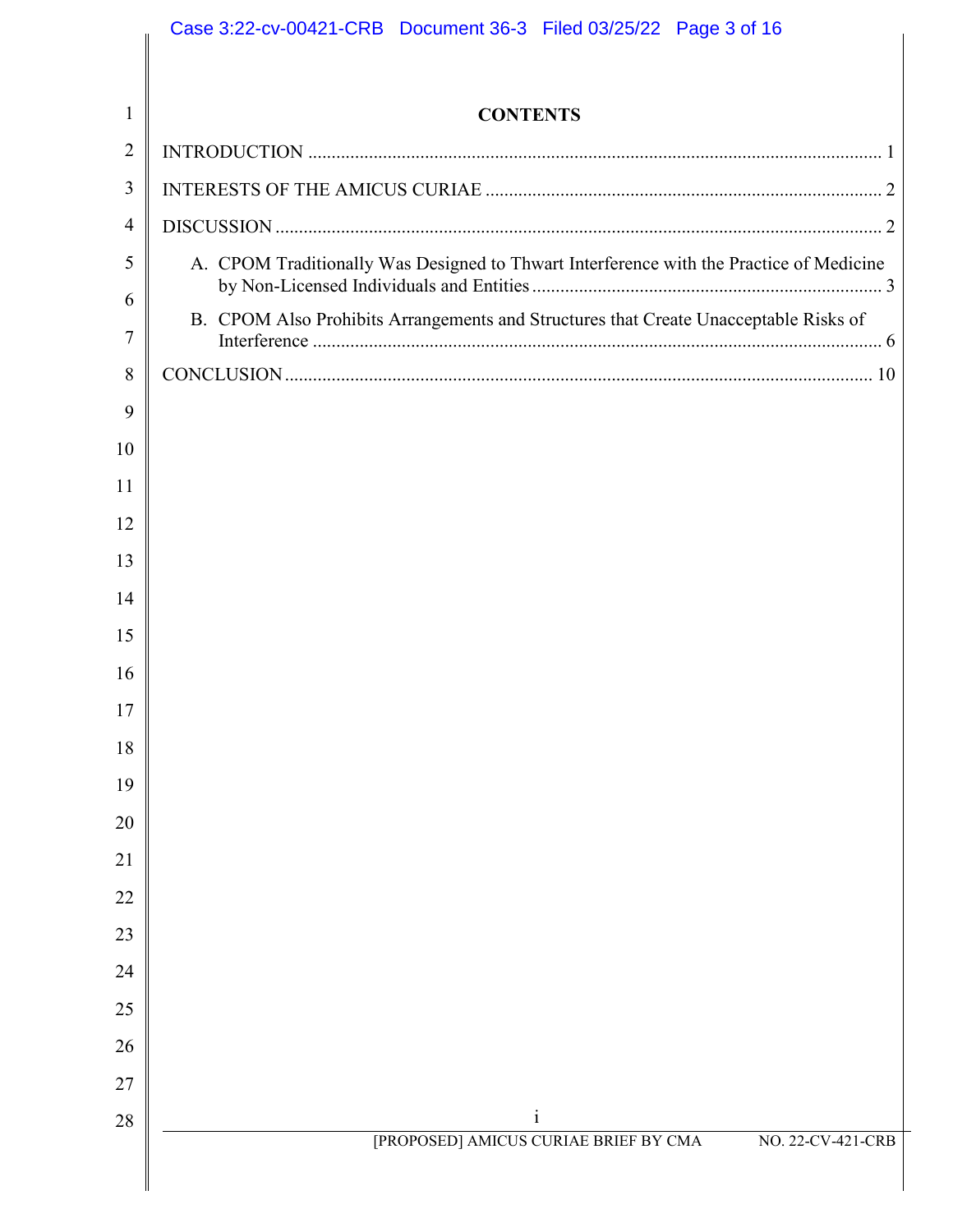| Case 3:22-cv-00421-CRB  Document 36-3  Filed 03/25/22  Page 4 of 16               |
|-----------------------------------------------------------------------------------|
|                                                                                   |
| <u>TABLE OF AUTHORITIES</u>                                                       |
| <b>CASES</b>                                                                      |
| Benjamin Franklin Life Assurance Co. v. Mitchell                                  |
| Blank v. Palo-Alto-Stanford Hospital Center                                       |
| California Association of Dispensing Opticians v. Pearle Vision Center, Inc.      |
| California Physicians' Service v. Aoki Diabetes Research Institute                |
| Complete Service Bureau v. San Diego Medical Society                              |
| Marik v. Superior Court                                                           |
| Pacific Employers Ins. Co. v. Carpenter                                           |
| Painless Parker v. Board of Dental Examiners                                      |
| People ex rel. State Bd. of Med. Examiners v. Pacific Health Corp.                |
| People v. Cole                                                                    |
| People v. Superior Court (Cardillo)                                               |
| <b>STATUTES</b>                                                                   |
|                                                                                   |
|                                                                                   |
|                                                                                   |
|                                                                                   |
| CALIFORNIA ATTORNEY GENERAL OPINIONS                                              |
|                                                                                   |
|                                                                                   |
|                                                                                   |
|                                                                                   |
|                                                                                   |
|                                                                                   |
|                                                                                   |
| $\ddot{\mathbf{i}}$<br>[PROPOSED] AMICUS CURIAE BRIEF BY CMA<br>NO. 22-CV-421-CRB |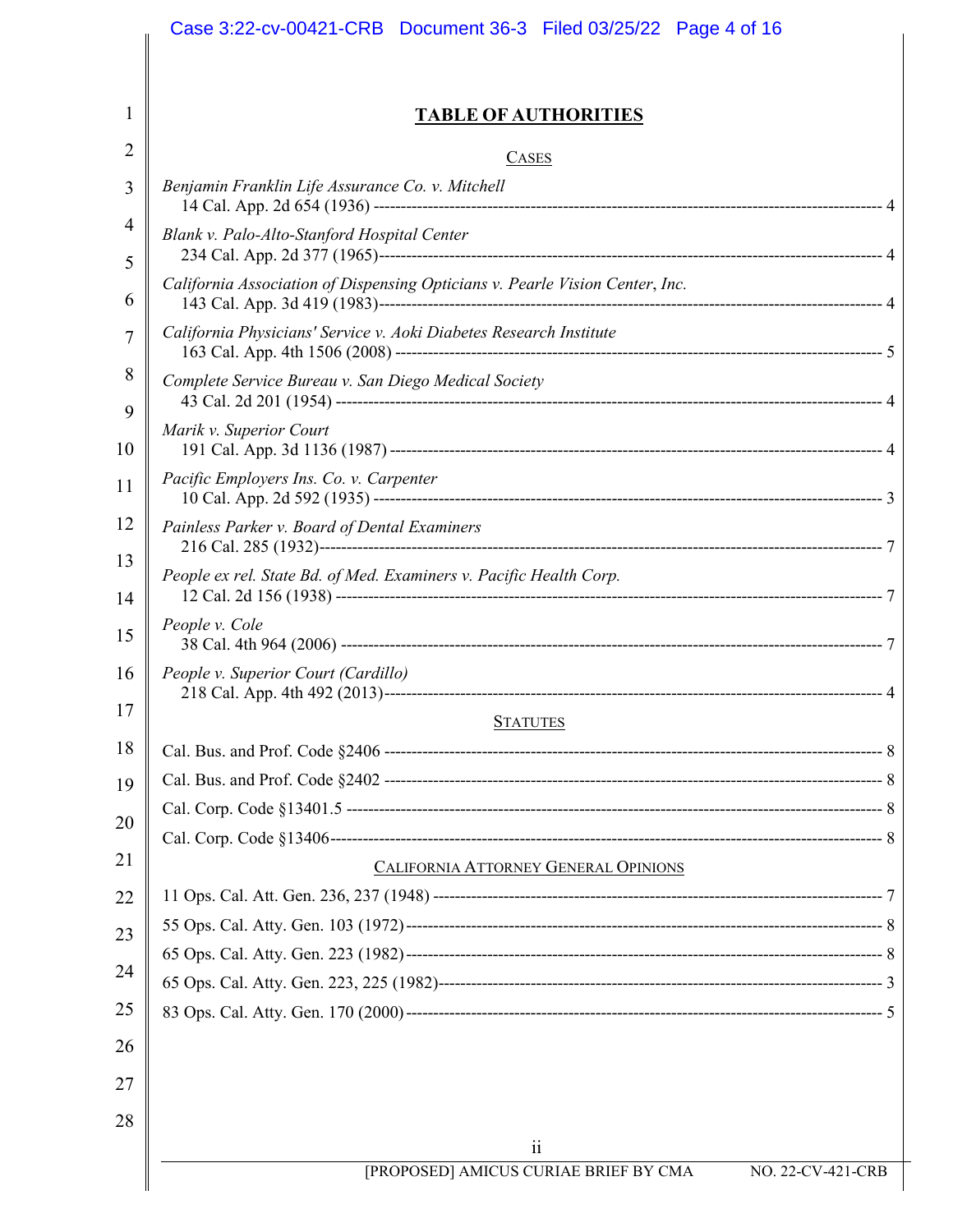2 3

4

5

<span id="page-4-0"></span>6

1

The California Medical Association ("CMA") hereby submits this amicus curiae brief in support of Plaintiff American Academy of Emergency Medicine Physician Group, Inc.'s ("AAEMPG") Opposition to the Motion to Dismiss by Defendants Envision Healthcare Corporation and Envision Physician Services LLC (collectively, "Envision"). This amicus brief refers to and is based upon only public, redacted pleadings and other papers filed in this action.

#### **INTRODUCTION**

7 8 9 10 11 12 13 14 15 16 For numerous decades, CMA has served as the voice of California's House of Medicine to advocate for the medical profession against incursions and transgressions on the ability of physicians to provide the highest levels of medical care to their patients. A bedrock doctrine in such efforts is a century-old law prohibiting lay entities from practicing medicine. This law, generally known as the bar on the corporate practice of medicine ("CPOM"), has abided throughout many decades and has been affirmed, confirmed, and reinvigorated through scores of opinions in the state courts and regulatory agencies. CPOM is squarely raised in this action. Given the circumstances by which it is implicated and the misleading arguments that have been asserted against it in Envision's motion, CMA is compelled to submit this friend-of-the-court brief to help ensure that there is clarity surrounding CPOM.

17 18 19 20 21 22 23 24 CPOM is a broad and robust law that touches on nearly every aspect of the delivery of medical care by physicians and other licensed professionals. It springs from a fundamental public policy to protect and preserve the independence of physicians' professional judgment in the care of their patients, free from external forces that can interfere with the physician-patient relationship. There are classic cases of CPOM violations, where a lay entity employs doctors and dictates the type of care that the doctors can provide, presumably as part of a cost-saving measure. AAEMPG's First Amended Complaint ("FAC") contains allegations of such CPOM violations and on that basis alone should survive a motion to dismiss.

25 26 27 The allegations here also touch on a different, burgeoning area of CPOM enforcement. Because California law permits medical corporations to practice medicine only if physicians have a controlling ownership interest, there are massive efforts in the industry for lay entities, such as

28  $\parallel$  1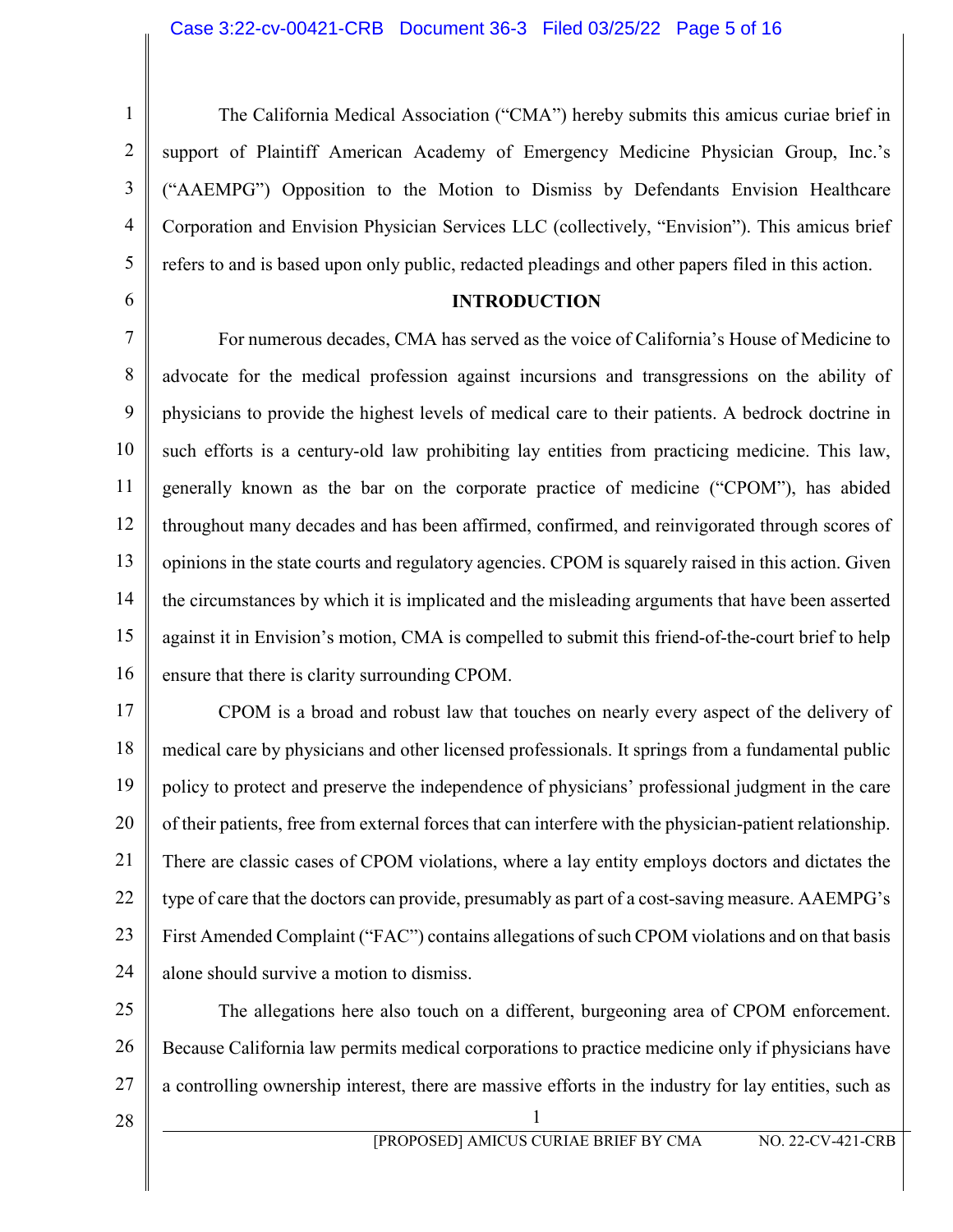1 2 3 4 5 6 7 8 9 Envision, to align with the physician owners of such medical corporations. Such "friendly" medical corporation arrangements are common, and in many cases can be desirable because they enable medical corporations to access and take advantage of needed capital and market resources. However, CMA is aware that in some instances the "friendly" alignment between a lay entity and a medical corporation can cross over into prohibited territory, wherein the lay entity gains undue influence or control over the medical corporation. The allegations in this case present a case and controversy on this very issue. It is imperative, therefore, that CPOM be properly and fairly applied in service of its public policy goal to protect physician independence from lay entity dominance. CMA herein offers its views and experience on these important topics.

<span id="page-5-0"></span>10

## **INTERESTS OF THE AMICUS CURIAE**

11 12 13 14 15 16 CMA is a non-profit, incorporated professional physician association of approximately 50,000 members, most of whom practice medicine in all modes and specialties throughout California. CMA's primary purposes are "to promote the science and art of medicine, the care and well-being of patients, the protection of public health, and the betterment of the medical profession." CMA and its members share the objective of promoting high quality, safe, and costeffective health care for the people of California.

17 18 19 20 21 22 For many decades, CMA has been the leading voice advocating for robust enforcement of CPOM. CMA regularly is involved in legislation that would bolster, undercut, eliminate, or create exceptions to CPOM. CMA also regularly files friend-of-the-court briefs in federal and state courts on issues impacting the practice of medicine, including in cases, like this one, involving interpretations and applications of CPOM. The issues raised by Envision's motion directly bear upon the interests and work of CMA on behalf of its physician members and constituents.

<span id="page-5-1"></span>23

### **DISCUSSION**

24 25 26 27 AAEMPG alleges that various policies or practices by Envision have direct and indirect effects on physicians and/or the way they deliver medical care. *See* FAC ¶¶38-41, 45. AAEMPG also alleges that Envision gains influence or control over medical corporations that deliver medical care through placement of its executives in officer and director positions on those medical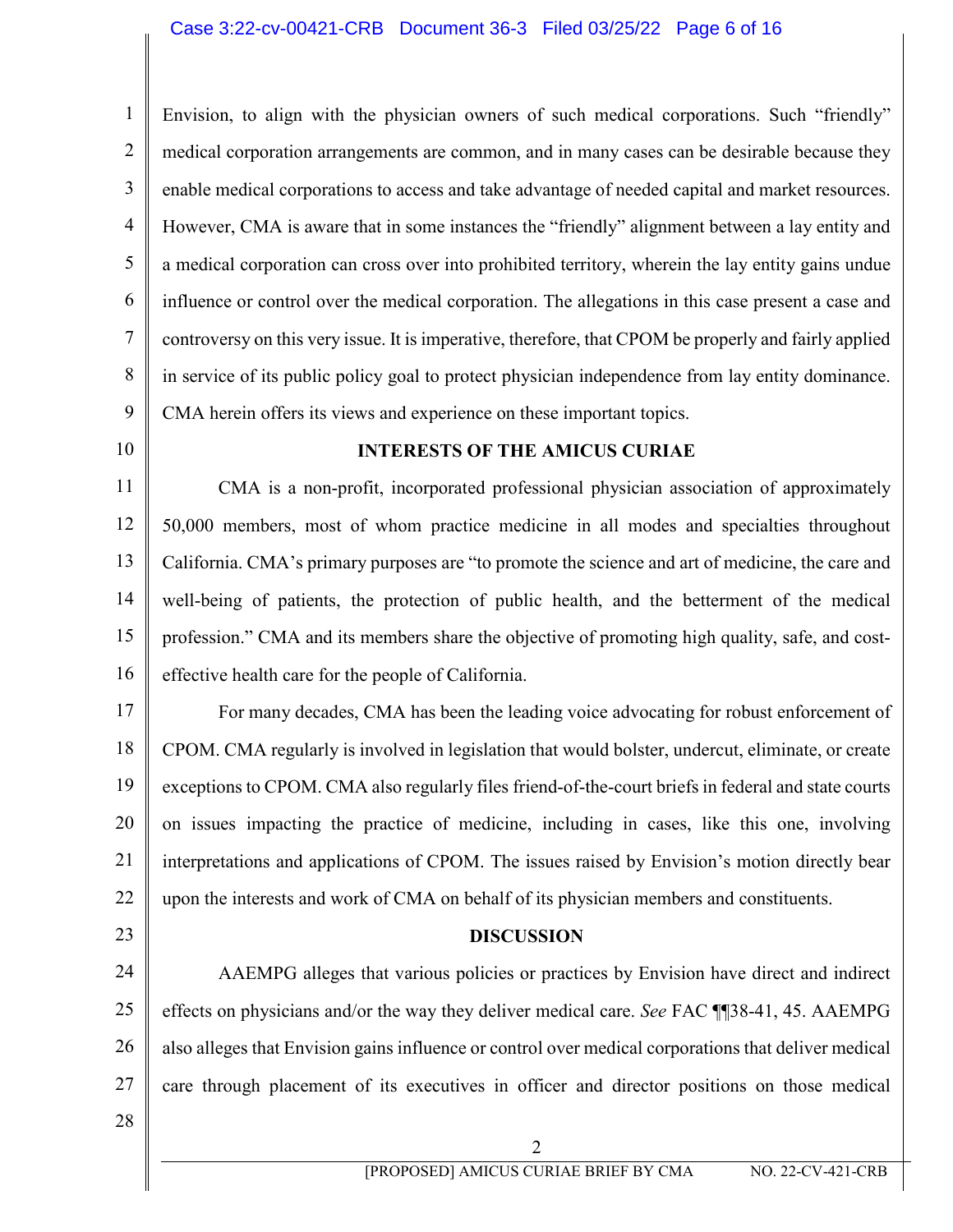## Case 3:22-cv-00421-CRB Document 36-3 Filed 03/25/22 Page 7 of 16

1 2 3 corporations, or through stock holding and transfer restrictions on the physicians that own the corporations. *See* FAC ¶¶30-33, 36. Both sets of allegations implicate CPOM, albeit different branches of the doctrine.

4

5

## <span id="page-6-0"></span>**A. CPOM Traditionally Was Designed to Thwart Interference with the Practice of Medicine by Non-Licensed Individuals and Entities.**

6 7 8 9 10 11 12 13 14 15 16 17 18 19 20 21 22 23 24 25 26 27 California's Medical Practice Act and Business and Professions Code sections 2052 and 2400 prohibit any person from practicing medicine without a license. Together, they establish that corporations and other artificial legal entities may not hold professional rights, privileges, or powers (i.e., hold medical licenses). These statutes form the foundation of CPOM, which broadly prohibits corporations and other lay entities from directly or indirectly practicing or controlling the practice of medicine, whether through influence, control, or direct intervention. The California Attorney General has explained the rationale behind CPOM as a public policy of preserving the purity of physician professional judgment: [F]irst, that the presence of a corporate entity is incongruous in the workings of a professional regulatory licensing scheme which is based on personal qualification, responsibility and sanction, and second that the interposition of a lay commercial entity between the professional and his/her patients would give rise to divided loyalties on the part of the professional and would destroy the professional relationship into which it was cast. 65 Ops. Cal. Atty. Gen. 223, 225 (1982). CPOM thus ensures that those who make decisions which affect, generally or indirectly, the provision of medical services: 1) understand the quality of care implications of those decisions; 2) have a professional ethical obligation to place the patient's interest foremost; and 3) are subject to the full panoply of the enforcement powers of the Medical Board of California, the state agency charged with the administration of the Medical Practice Act. CPOM today is recognized to be robust and broad, touching upon virtually all aspects of the modern practice of medicine to prohibit practices, schemes, and arrangements that directly or indirectly affect how physicians care for their patients. The case law is legion. *See, e.g.*, *Pacific Employers Ins. Co. v. Carpenter*, 10 Cal. App. 2d 592, 594-596 (1935) (holding that for-profit corporation may not engage in business of providing medical services and stating that "professions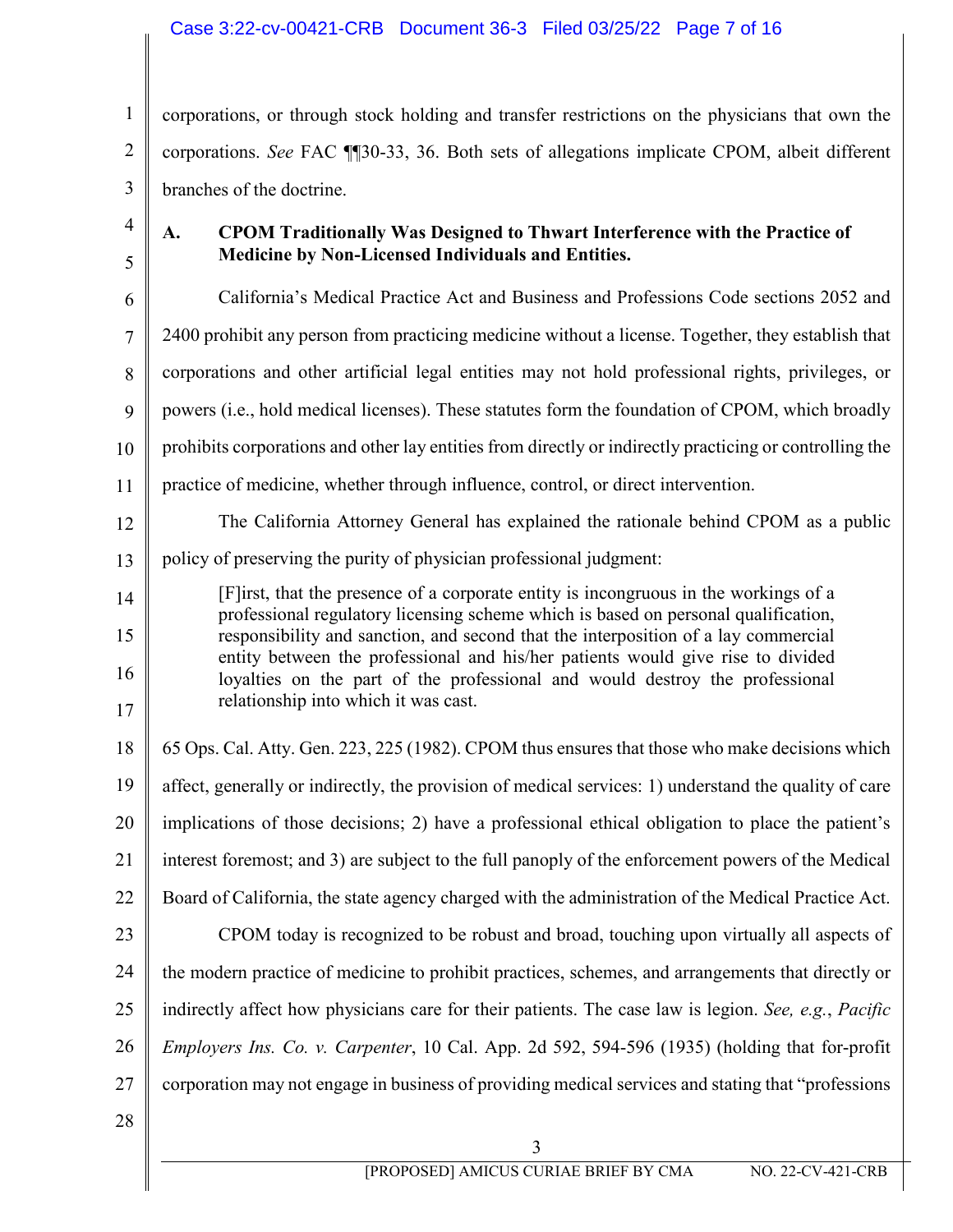1 2 3 4 5 6 7 8 9 10 11 12 13 14 15 16 17 18 19 20 21 22 23 24 25 26 27 28 4 [PROPOSED] AMICUS CURIAE BRIEF BY CMA NO. 22-CV-421-CRB are not open to commercial exploitation as it is said to be against public policy to permit a 'middleman' to intervene for a profit in establishing a professional relationship between members of said professions and the members of the public"); *Benjamin Franklin Life Assurance Co. v. Mitchell*, 14 Cal. App. 2d 654, 657 (1936) (same); *Complete Service Bureau v. San Diego Medical Society*, 43 Cal. 2d 201, 211 (1954) (non-profit corporations may secure low-cost medical services for their members only if they do not interfere with the medical practice of the associated physician); *Blank v. Palo-Alto-Stanford Hospital Center*, 234 Cal. App. 2d 377, 390 (1965) (non-profit hospital may employ radiologists only if the hospital does not interfere with the radiologists' practice of medicine); *California Association of Dispensing Opticians v. Pearle Vision Center*, *Inc.*, 143 Cal. App. 3d 419, 434 (1983) (CPOM prohibits technical agreements affecting the manner in which professionals practice because it "requires the professional's undivided responsibility and freedom from commercial exploitation"). As modern medicine advances and becomes more commercialized, CPOM has also evolved to recognize that seeming "business decisions" in a medical practice setting can result in undue influence over the practice of medicine. In *Marik v. Superior Court*, 191 Cal. App. 3d 1136 (1987), for example, the court recognized that it is difficult if not impossible to isolate "purely business" decisions from those affecting the quality of care. Notably, in holding that a provisional director of a medical corporation was required either to be a physician or other qualified licensed person, the *Marik* court recognized the interrelated nature of these concerns and observed: For example, the prospective purchase of a piece of radiological equipment could be implicated by business considerations (cost, gross billings to be generated, space and employee needs), medical considerations (type of equipment needed, scope of practice, skill levels required by operators of the equipment, medical ethics) or by an amalgam of factors emanating from both business and medical areas. The interfacing of these variables may also require medical training, experience, and judgment. *Id.* at 1140 n.4. Along the same line, in *People v. Superior Court (Cardillo)*, 218 Cal. App. 4th 492 (2013), lay owners and operators of medical marijuana clinics were held to criminally violate CPOM where they controlled the operations of the clinics by employing licensed physicians to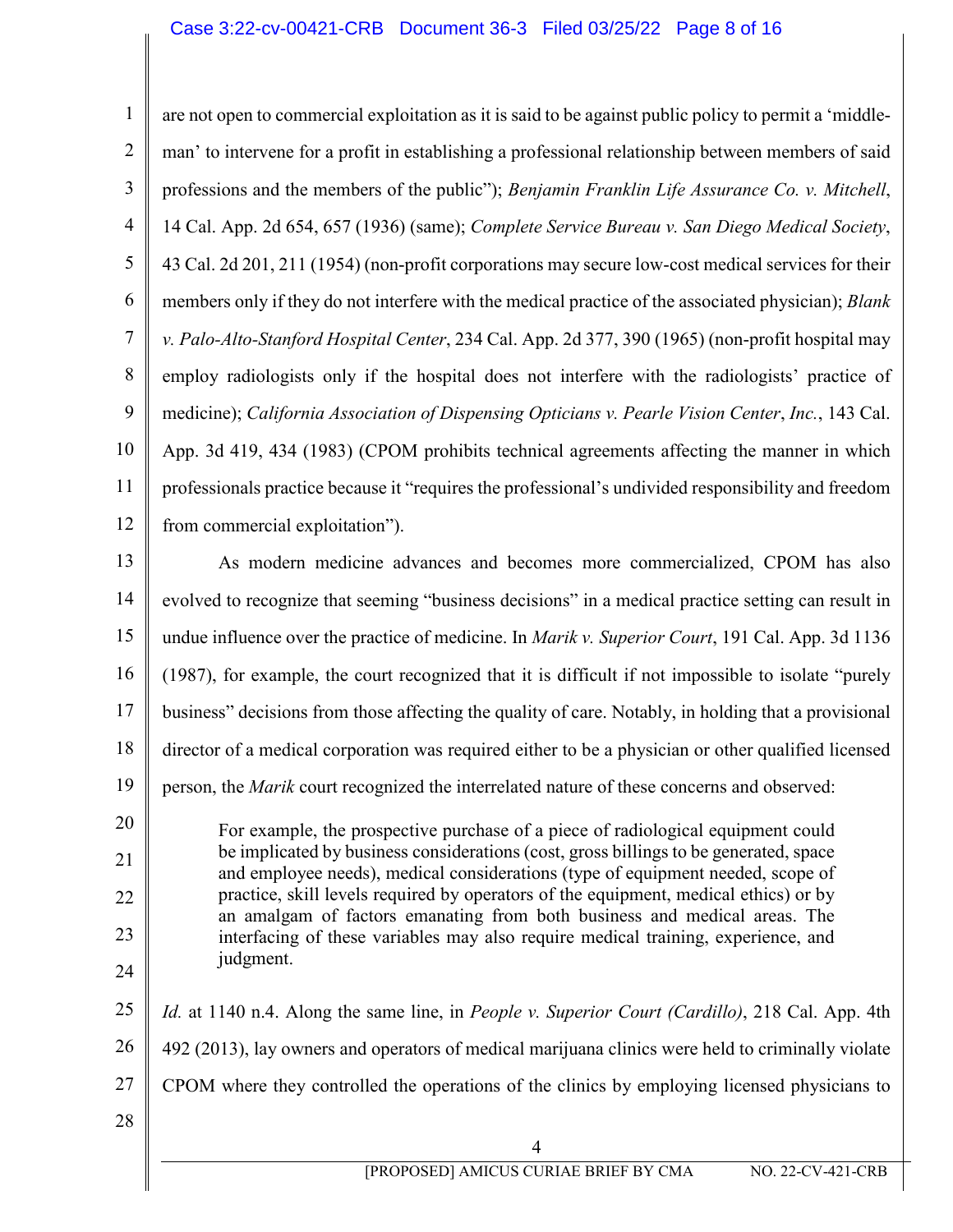# Case 3:22-cv-00421-CRB Document 36-3 Filed 03/25/22 Page 9 of 16

| $\mathbf{1}$   | issue recommendations for medical marijuana, setting the physicians' hours, soliciting and                                                                  |
|----------------|-------------------------------------------------------------------------------------------------------------------------------------------------------------|
| $\overline{2}$ | scheduling patients, collecting fees from the patients, and paying the physicians a percentage of                                                           |
| 3              | those fees. <i>Id.</i> at 498.                                                                                                                              |
| 4              | The Medical Board of California has issued formal guidance on what constitutes violations                                                                   |
| 5              | CPOM.<br>https://www.mbc.ca.gov/Licensing/Physicians-and-Surgeons/Practice-<br>of<br>See                                                                    |
| 6              | Information/. The board believes that certain areas in the business of medicine are rife for CPOM                                                           |
| 7              | abuse:                                                                                                                                                      |
| 8              | Ownership is an indicator of control of a patient's medical records, including<br>determining the contents thereof, and should be retained by a California- |
| 9              | licensed physician;                                                                                                                                         |
| 10             | Selection, hiring/firing (as it relates to clinical competency or proficiency) of<br>$\bullet$<br>physicians, allied health staff and medical assistants;   |
| 11<br>12       | Setting the parameters under which the physician will enter into contractual<br>$\bullet$<br>relationships with third-party payors;                         |
| 13             | Decisions regarding coding and billing procedures for patient care services; and<br>$\bullet$                                                               |
| 14             | Approving of the selection of medical equipment and medical supplies for the<br>$\bullet$                                                                   |
| 15             | medical practice.                                                                                                                                           |
| 16             | <i>Id.</i> The Medical Board further explains that the types of decisions and activities described above                                                    |
| 17             | cannot be delegated to an unlicensed person, including management service organizations. While                                                              |
| 18             | a physician may consult with unlicensed persons in making the "business" or "management"                                                                    |
| 19             | decisions described above, the physician must retain the ultimate responsibility for, or approval                                                           |
| 20             | of, those decisions. Id.                                                                                                                                    |
| 21             | The California Attorney General has echoed the Medical Board's view. See, e.g., 83 Ops.                                                                     |
| 22             | Cal. Atty. Gen. 170 (2000) ("The selection of a radiology site with appropriate equipment and                                                               |
| 23             | operational personnel best suited for the performance of a diagnostic radiology study of a patient's                                                        |
| 24             | particular physical disorder, as well as the selection of a qualified radiologist to view and interpret                                                     |
| 25             | the films, would involve the exercise of professional judgment and evaluation as part of the                                                                |
| 26             | practice of medicine."); see also California Physicians' Service v. Aoki Diabetes Research                                                                  |
| 27             | <i>Institute</i> , 163 Cal. App. 4th 1506, 1516 (2008) ("While the principal evils of the corporate practice                                                |
| 28             |                                                                                                                                                             |
|                | 5<br>[PROPOSED] AMICUS CURIAE BRIEF BY CMA<br>NO. 22-CV-421-CRB                                                                                             |
|                |                                                                                                                                                             |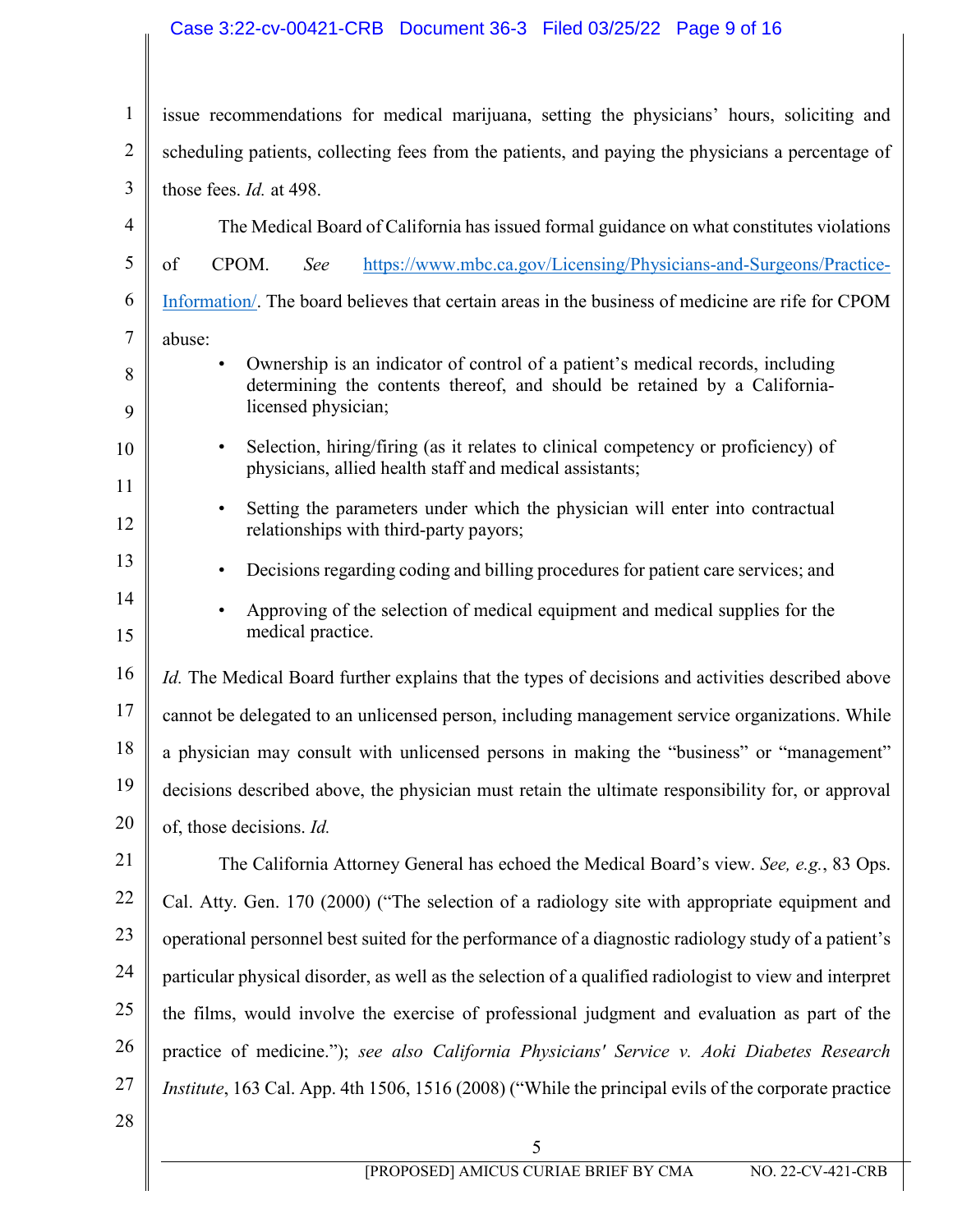# Case 3:22-cv-00421-CRB Document 36-3 Filed 03/25/22 Page 10 of 16

<span id="page-9-0"></span>

| 1              | of medicine may arise from the stress the profit motive places on physicians, the courts have also                                                                   |
|----------------|----------------------------------------------------------------------------------------------------------------------------------------------------------------------|
| $\overline{2}$ | noted the danger of lay control—a danger that attends all types of corporations").                                                                                   |
| 3              | A significant portion of the allegations in this action fall within CPOM's proscription                                                                              |
| $\overline{4}$ | against activities and practices affecting a physician's professional judgment. Indeed, there are                                                                    |
| 5              | allegations in the First Amended Complaint that, if proven, demonstrate classic CPOM violations:                                                                     |
| 6              | Plaintiff is informed and believes Envision further ensures corporate control of<br>these professional controlled affiliate groups by requiring the physician        |
| $\tau$         | members or owners to execute agreements limiting their authority. Such<br>separate agreements include restrictions on the ability of the named physician             |
| 8              | owner and or members to issue dividends, create additional stock, sell the<br>medical group, or transfer their shares (FAC ¶36);                                     |
| 9              | Envision exercises profound and pervasive direct and indirect control and/or                                                                                         |
| 10             | influence over the medical practice, making decisions which bear directly and<br>indirectly on the practice of medicine, rendering physicians as mere employees,     |
| 11             | and diminishing physician independence and freedom from commercial<br>interests, in violation of California's corporate practice of medicine ban (FAC                |
| 12             | $\P$ 38);                                                                                                                                                            |
| 13             | Envision collects physicians' fees, but does not report how much they collected in<br>the physicians' names or the group's names. Physicians are not allowed to know |
| 14             | what is billed in their name or the Groups' name because, in part, they would know<br>how much profit Envision is making from their professional services (FAC ¶41); |
| 15             | and                                                                                                                                                                  |
| 16             | Envision further establishes and promulgates physician "best practices," "red<br>rules," and "evidence-based pathways" protocols which create standards for          |
| 17             | treating patients and are used to compare the performance of physician to<br>Envision-created or endorsed standards, a form of clinical oversight. It creates        |
| 18             | "benchmarking" reports that compare physician performance to Envision-<br>created standards, intending to modify the exercise of their independent medical           |
| 19             | judgment. Envision tracks physician performance and then provides "practice<br>improvement feedback" in the form of reports designed to educate physicians           |
| 20             | to practice medicine (FAC $\P$ 45);                                                                                                                                  |
| 21             | AAEMPG should be given the opportunity to try to prove up these allegations. Their                                                                                   |
| 22             | complaint adequately states claims of CPOM violations.                                                                                                               |
| 23             | <b>B.</b><br><b>CPOM Also Prohibits Arrangements and Structures that Create Unacceptable Risks</b>                                                                   |
| 24             | of Interference.                                                                                                                                                     |
| 25             | There is another strain inherent in CPOM that has garnered more attention as the practice                                                                            |
| 26             | of medicine became more modernized and commercialized. This strain focuses not on whether                                                                            |
| 27             | there is interference with the practice of medicine but on the conditions in which physicians                                                                        |
| 28             |                                                                                                                                                                      |
|                | 6                                                                                                                                                                    |
|                | [PROPOSED] AMICUS CURIAE BRIEF BY CMA<br>NO. 22-CV-421-CRB                                                                                                           |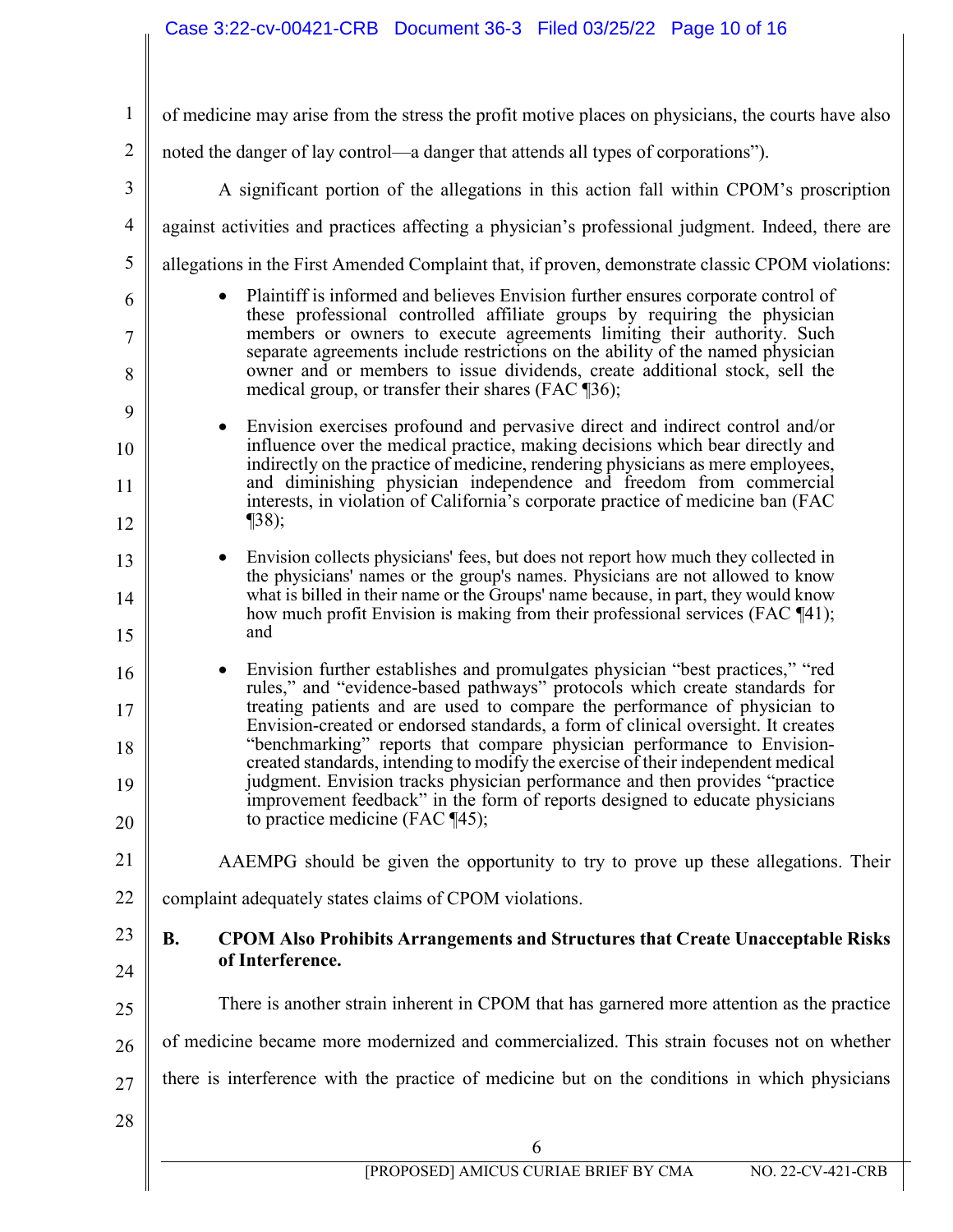1 practice, such as the employment relationship.

2 3 4 5 6 7 8 9 10 11 12 13 14 15 16 17 18 The California Supreme Court in *People v. Cole* (2006) 38 Cal. 4th 964, 970 (2006), declared that CPOM "restricts the relationships that [doctors] may have with corporations." (emphasis added) A decision 68 years earlier laid the foundation for this observation. In *People ex rel. State Bd. of Med. Examiners v. Pacific Health Corp.*, 12 Cal. 2d 156 (1938), a lay entity claimed that its contractual arrangements with physicians explicitly took special care to preserve the physicians' independent judgment by providing that services shall be performed at the physicians' offices and that the doctors are not employed by defendant on a salary basis, nor directed by the lay entity. *Id.* at 158. According to the lay entity, the fact that there was no actual interference or control over the practice of medicine absolved it of any CPOM transgressions. *Id.* Not so: the Court explained that CPOM cannot be "circumvented by technical distinctions in the manner in which the doctors are engaged, designated or compensated by the corporation." *Id.* CPOM can prohibit a particular structure or relationship between a physician and lay entities, even without actual interference in the practice of medicine, where "[t]he evils of divided loyalty and impaired confidence would seem to be equally present." *Id.* at 159. The Court had already reached the same conclusion in a different case to apply CPOM to prohibit the mere ownership of dentist practices by lay entities. *See Painless Parker v. Board of Dental Examiners*, 216 Cal. 285, 296 (1932).

19 20 21 22 23 24 25 26 27 Applying the holdings of *Pacific Health* and *Painless Parker*, the California Attorney General confirmed that CPOM prohibits not only lay entities engaging in or interfering with the practice of medicine but also hospitals and other lay entities from employing or contracting with physicians. *See* 11 Ops. Cal. Att. Gen. 236, 237 (1948). In so finding, the Attorney General observed several courts have rejected the notion that a CPOM violation depends on actual interference with the practice of medicine. *See id.* at 238-39. Rather, CPOM categorically prohibits certain relationships and business structures joining physicians and lay entities where there is "a tendency to debase the profession," or where there is potential that a lay entity would be able to directly or indirectly influence or control physicians. *Id.* at 239.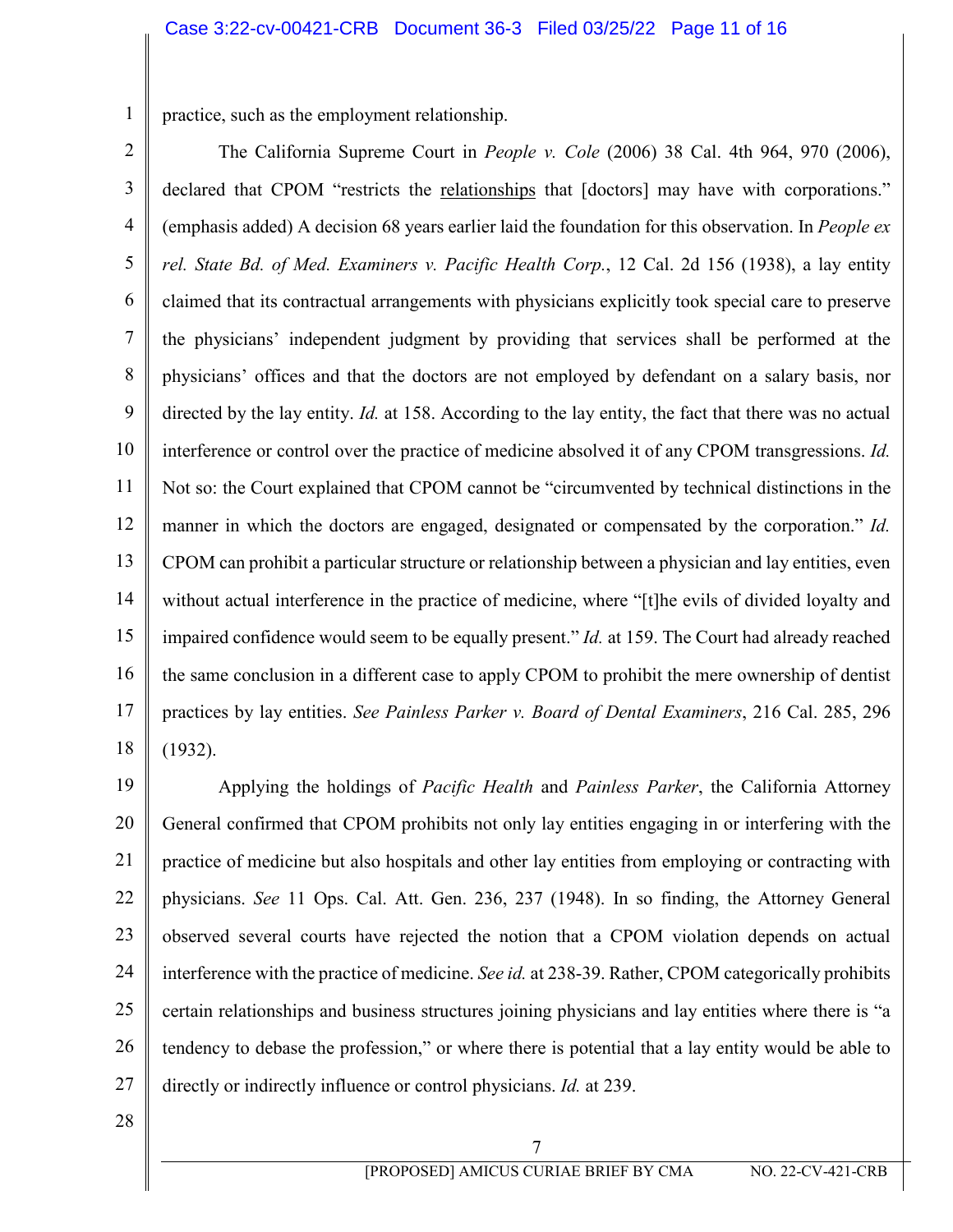### Case 3:22-cv-00421-CRB Document 36-3 Filed 03/25/22 Page 12 of 16

1 2 3 4 5 6 7 8 9 10 Employment relationship is a prototypical example of a prohibited relationship whereby a lay entity gains undue influence over physicians. The Attorney General has issued several other opinions reaffirming this prophylactic approach to enforcement of CPOM and found numerous types of relationships to be prohibited based on the potential interference with the practice of medicine created by such relationships and the presence of a potential for the physician to have divided loyalties. *See* 54 Ops. Cal. Atty. Gen. 126 (1971) (nonprofit hospital may not employ physicians to provide professional services); 55 Ops. Cal. Atty. Gen. 103 (1972) (CPOM prohibits lay entities from having an economic interest in the net profits of a medical practice); 65 Ops. Cal. Atty. Gen. 223 (1982) (general business corporation may not lawfully engage licensed physicians to treat employees even though physicians act as independent contractors and not as employees).

11 12 13 14 15 16 17 18 19 20 Although not yet addressed in any precedential decision, CMA is concerned that certain arrangements concerning the manner by which physicians hold ownership over medical corporations may run afoul of CPOM. It has become common in the industry for physicians who own medical corporations (which are permitted to employ physicians to deliver medicine) to align with lay entities. Such alignments can be informal or formal; the physician owner may also be an officer or director of the lay corporation or the physician owner may enter into a stock transfer restriction agreement with the lay entity. Physicians may enter into such alignments to access resources, funding, or other commercial advantages that they otherwise do not possess. However, depending on the details of the alignment, CMA believes a line can be crossed giving undue influence or control to the lay entity.

21 22 23 24 25 26 27 CMA is particularly concerned about stock transfer restriction agreements whereby a physician owner cedes authority to a lay entity over the manner by which the physician can hold or transfer ownership of the medical corporation. California Business and Professions Code sections 2402 and 2406 permit medical practice by "medical corporations" operating under the Moscone-Knox Professional Corporation Act ("Moscone-Knox"). The Corporations Code establishes numerous strict requirements for the creation and operation of such medical professional corporations. Chief among these requirements is that the medical corporation's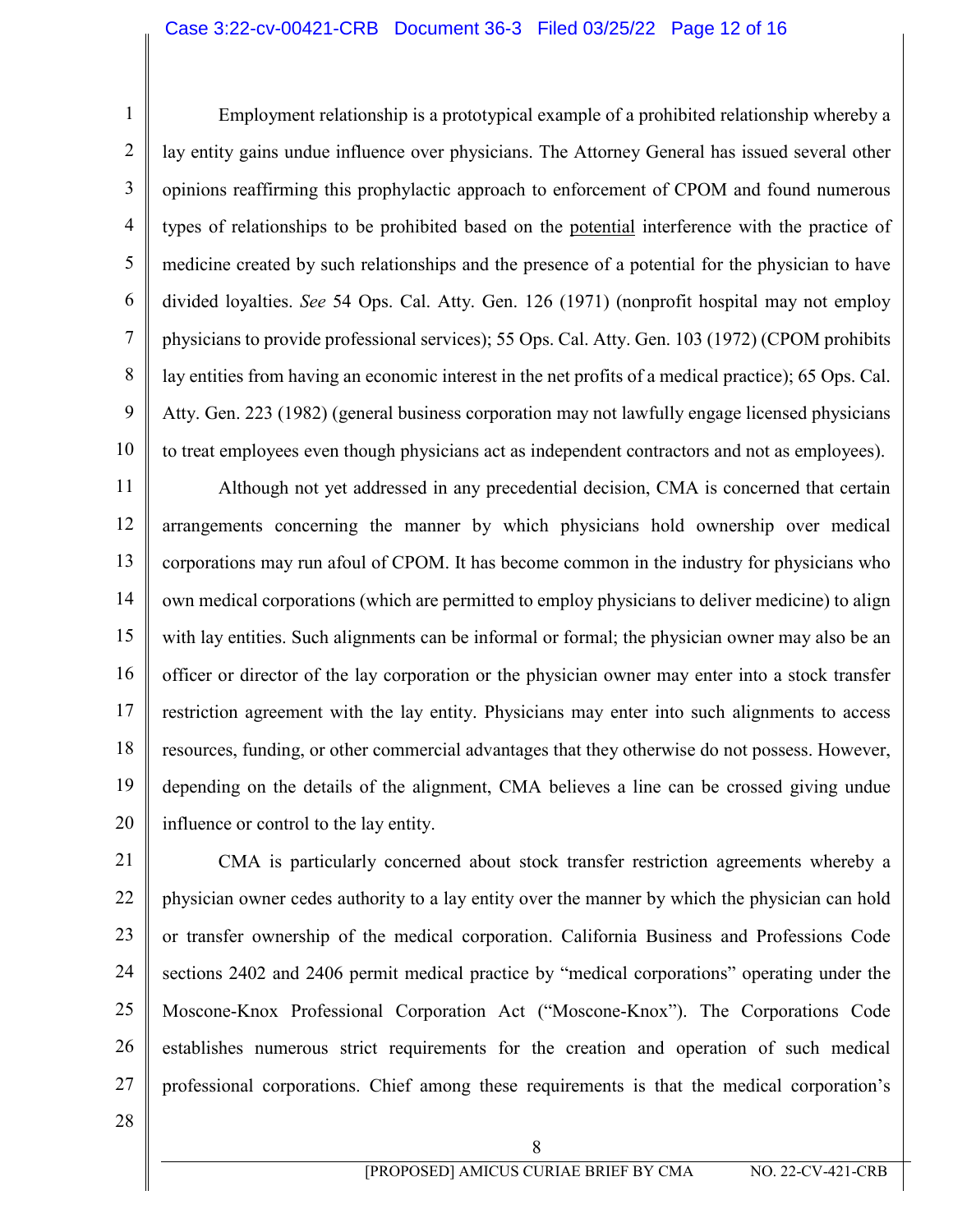#### Case 3:22-cv-00421-CRB Document 36-3 Filed 03/25/22 Page 13 of 16

2 3 4 5 6 8 shareholders must be licensed professionals. *See* Cal. Corp. Code §13406. Other requirements restrict who may own a medical corporation and prohibit physician owners from entering into voting trusts or proxies. *See id.* at §§13401.5, 13406(a). It is only by strict compliance with the Moscone-Knox Act that a medical professional corporation is permitted to practice medicine (i.e., hire doctors and arrange for medical care). *See* Cal. Bus. & Prof. Code §§2402 and 2406. Accordingly, any design or arrangement limiting the ownership rights of physician owners in medical corporations could potentially enable a lay entity to do what is otherwise legally restricted to and reserved only for licensed physicians. CMA believes that true and unfettered ownership of a medical corporation is required by CPOM.

10 11 12 13 It is questionable whether CPOM is satisfied if a lay entity has contractual rights dictating when, how, and to whom a physician can transfer stock of a medical corporation. CMA also has seen, and is concerned about, stock transfer restriction agreements that give lay entities unilateral authority to force the transfer of the medical corporation's ownership.

14 15 16 17 18 19 20 21 22 23 There are allegations in this action that implicate problematic, if not unlawful, arrangements between a lay entity and a "friendly" medical corporation owner. For instance, the complaint alleges very close alignment between Envision employees/executives and the directors/officers of medical corporations. *See* FAC ¶¶30-33. There also are allegations suggesting too much control over a medical corporation's stock ownership. *See id.* ¶36 ("Plaintiff is informed and believes Envision further ensures corporate control of these professional controlled affiliate groups by requiring the physician members or owners to execute agreements limiting their authority. Such separate agreements include restrictions on the ability of the named physician owner and or members to issue dividends, create additional stock, sell the medical group, or transfer their shares").

24 25 26 27 Based on the public, unredacted pleadings and documents available, CMA cannot determine, and therefore takes no position, whether Envision has taken advantage of any artifices or arrangements with medical corporation owners in violation of CPOM. However, the allegations do appear to raise serious issues concerning alignments between Envision and medical corporation

28

1

7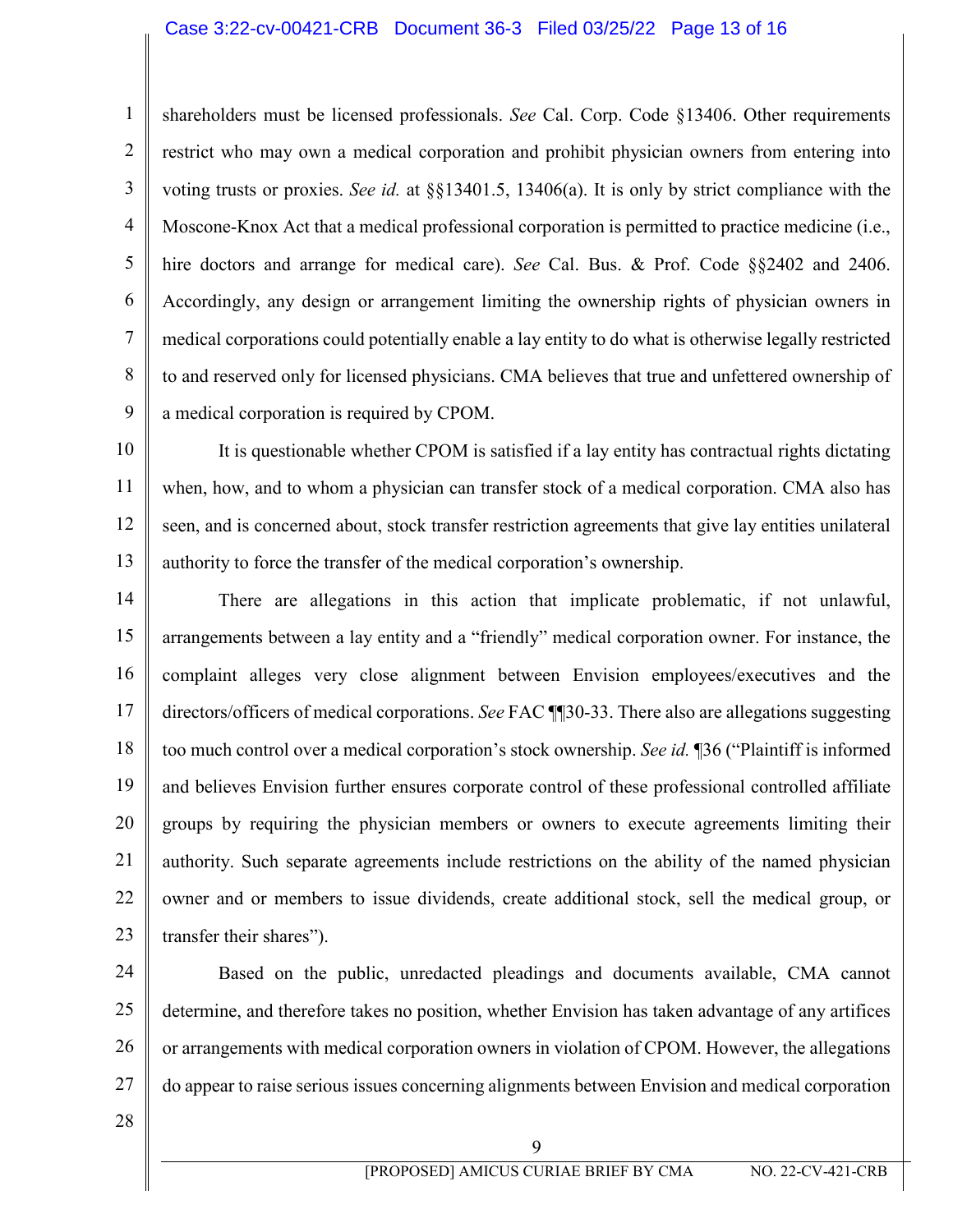<span id="page-13-0"></span>

| $\mathbf{1}$<br>owners that may violate CPOM.<br>$\overline{2}$<br><b>CONCLUSION</b><br>3<br>CMA respectfully urges the Court to deny Envision's Motion to Dismiss and permit<br>$\overline{4}$<br>AAEMPG's claims based on CPOM to proceed in this action.<br>5<br>Respectfully submitted,<br>6<br>$\overline{7}$<br>Dated: March 25, 2022<br>CALIFORNIA MEDICAL ASSOCIATION<br>Center for Legal Affairs<br>8<br>/s/ Lance M. Martin<br>By:<br>9<br>Lance M. Martin<br>10<br><b>Attorney for Amicus Curiae</b><br>CALIFORNIA MEDICAL ASSOCIATION<br>11<br>12<br>13<br>14<br>15<br>16<br>17<br>18<br>19<br>20<br>21<br>22<br>23<br>24<br>25 |  |
|---------------------------------------------------------------------------------------------------------------------------------------------------------------------------------------------------------------------------------------------------------------------------------------------------------------------------------------------------------------------------------------------------------------------------------------------------------------------------------------------------------------------------------------------------------------------------------------------------------------------------------------------|--|
|                                                                                                                                                                                                                                                                                                                                                                                                                                                                                                                                                                                                                                             |  |
|                                                                                                                                                                                                                                                                                                                                                                                                                                                                                                                                                                                                                                             |  |
|                                                                                                                                                                                                                                                                                                                                                                                                                                                                                                                                                                                                                                             |  |
|                                                                                                                                                                                                                                                                                                                                                                                                                                                                                                                                                                                                                                             |  |
|                                                                                                                                                                                                                                                                                                                                                                                                                                                                                                                                                                                                                                             |  |
|                                                                                                                                                                                                                                                                                                                                                                                                                                                                                                                                                                                                                                             |  |
|                                                                                                                                                                                                                                                                                                                                                                                                                                                                                                                                                                                                                                             |  |
|                                                                                                                                                                                                                                                                                                                                                                                                                                                                                                                                                                                                                                             |  |
|                                                                                                                                                                                                                                                                                                                                                                                                                                                                                                                                                                                                                                             |  |
|                                                                                                                                                                                                                                                                                                                                                                                                                                                                                                                                                                                                                                             |  |
|                                                                                                                                                                                                                                                                                                                                                                                                                                                                                                                                                                                                                                             |  |
|                                                                                                                                                                                                                                                                                                                                                                                                                                                                                                                                                                                                                                             |  |
|                                                                                                                                                                                                                                                                                                                                                                                                                                                                                                                                                                                                                                             |  |
|                                                                                                                                                                                                                                                                                                                                                                                                                                                                                                                                                                                                                                             |  |
|                                                                                                                                                                                                                                                                                                                                                                                                                                                                                                                                                                                                                                             |  |
|                                                                                                                                                                                                                                                                                                                                                                                                                                                                                                                                                                                                                                             |  |
|                                                                                                                                                                                                                                                                                                                                                                                                                                                                                                                                                                                                                                             |  |
|                                                                                                                                                                                                                                                                                                                                                                                                                                                                                                                                                                                                                                             |  |
|                                                                                                                                                                                                                                                                                                                                                                                                                                                                                                                                                                                                                                             |  |
|                                                                                                                                                                                                                                                                                                                                                                                                                                                                                                                                                                                                                                             |  |
|                                                                                                                                                                                                                                                                                                                                                                                                                                                                                                                                                                                                                                             |  |
|                                                                                                                                                                                                                                                                                                                                                                                                                                                                                                                                                                                                                                             |  |
|                                                                                                                                                                                                                                                                                                                                                                                                                                                                                                                                                                                                                                             |  |
|                                                                                                                                                                                                                                                                                                                                                                                                                                                                                                                                                                                                                                             |  |
|                                                                                                                                                                                                                                                                                                                                                                                                                                                                                                                                                                                                                                             |  |
| 26                                                                                                                                                                                                                                                                                                                                                                                                                                                                                                                                                                                                                                          |  |
| 27                                                                                                                                                                                                                                                                                                                                                                                                                                                                                                                                                                                                                                          |  |
| $28\,$                                                                                                                                                                                                                                                                                                                                                                                                                                                                                                                                                                                                                                      |  |
| $10\,$<br>[PROPOSED] AMICUS CURIAE BRIEF BY CMA<br>NO. 22-CV-421-CRB                                                                                                                                                                                                                                                                                                                                                                                                                                                                                                                                                                        |  |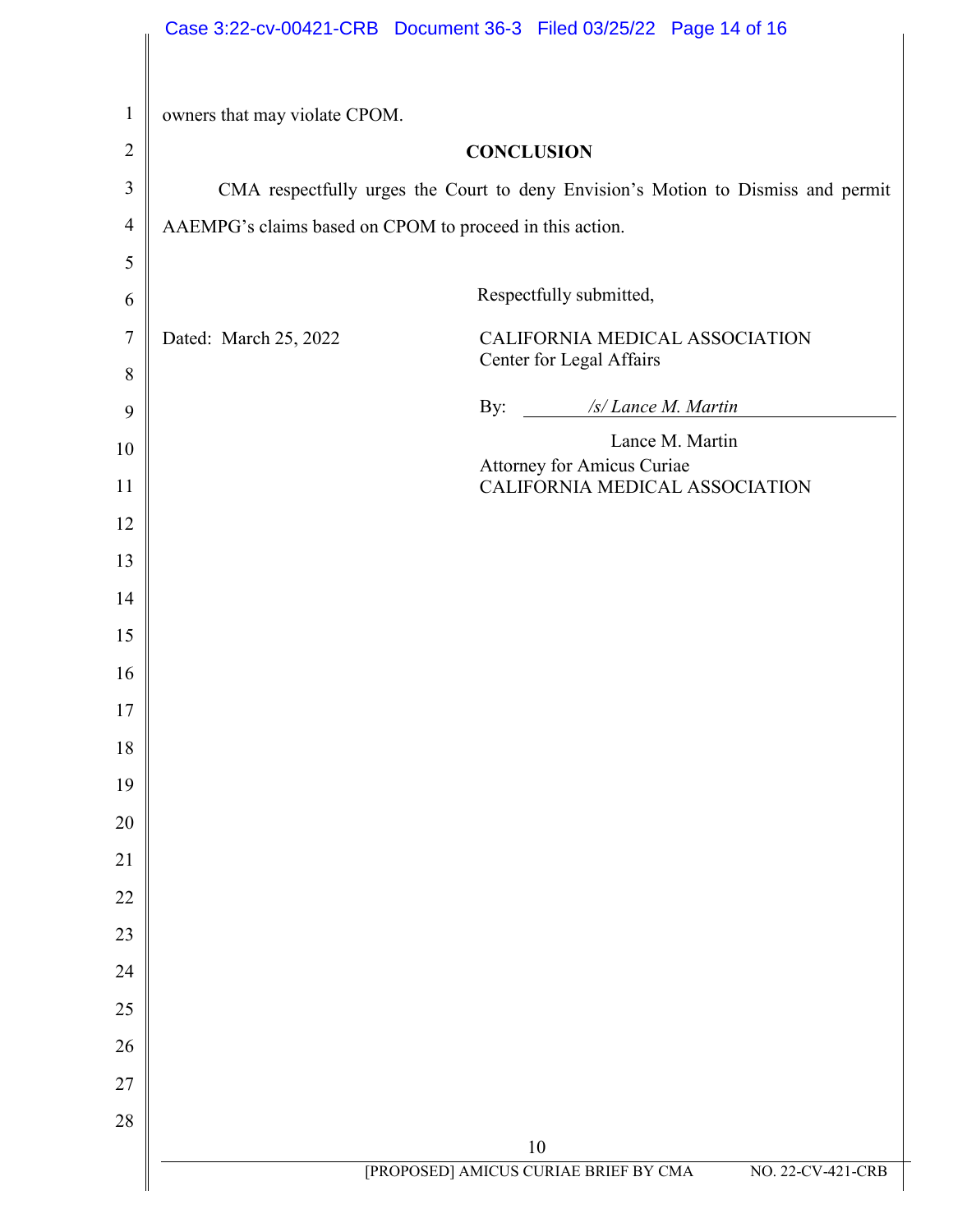|                | Case 3:22-cv-00421-CRB  Document 36-3  Filed 03/25/22  Page 15 of 16                  |
|----------------|---------------------------------------------------------------------------------------|
|                |                                                                                       |
| $\mathbf{1}$   | <b>CERTIFICATION OF WORD COUNT</b>                                                    |
| $\overline{2}$ | The text of this brief consists of 3,284 words as counted by the Microsoft Word word- |
| $\overline{3}$ | processing computer application used to generate the brief.                           |
| $\overline{4}$ |                                                                                       |
| 5              | Dated: March 25, 2022<br>/s/ Lance M. Martin                                          |
| 6              | Lance M. Martin                                                                       |
| 7              | Attorney for Amicus Curiae<br>CALIFORNIA MEDICAL ASSOCIATION                          |
| 8              |                                                                                       |
| 9              |                                                                                       |
| 10             |                                                                                       |
| 11             |                                                                                       |
| 12             |                                                                                       |
| 13             |                                                                                       |
| 14<br>15       |                                                                                       |
| 16             |                                                                                       |
| 17             |                                                                                       |
| 18             |                                                                                       |
| 19             |                                                                                       |
| $20\,$         |                                                                                       |
| 21             |                                                                                       |
| $22\,$         |                                                                                       |
| 23             |                                                                                       |
| 24             |                                                                                       |
| 25             |                                                                                       |
| 26             |                                                                                       |
| $27\,$         |                                                                                       |
| 28             | CMA AMICUS CURIAE BRIEF<br>NO. 22-CV-421-CRB                                          |
|                |                                                                                       |
|                |                                                                                       |